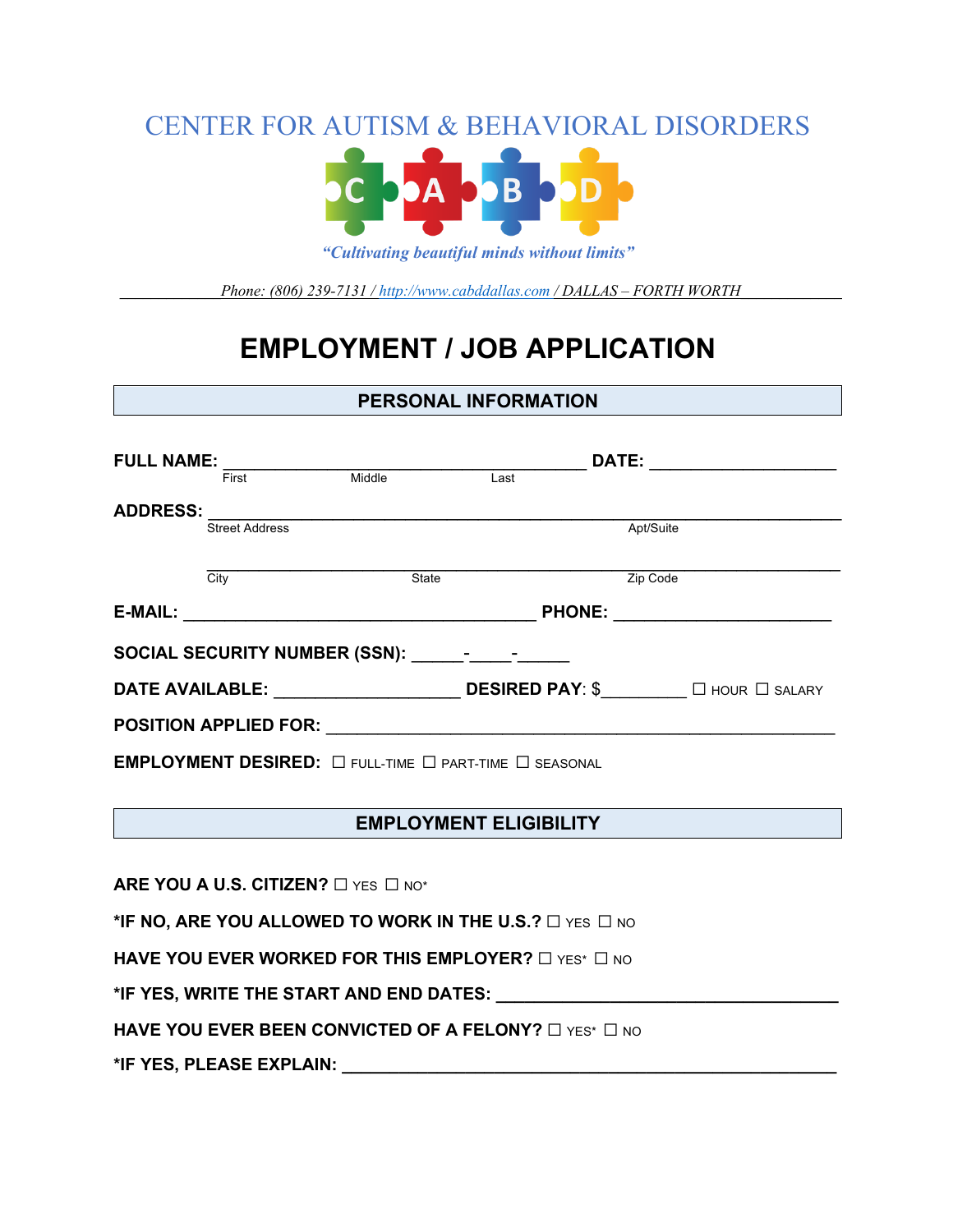

# **EDUCATION**

|                                   | HIGH SCHOOL: ________________________CITY / STATE: _____________________________      |                                                                                  |
|-----------------------------------|---------------------------------------------------------------------------------------|----------------------------------------------------------------------------------|
|                                   |                                                                                       |                                                                                  |
|                                   |                                                                                       |                                                                                  |
|                                   | COLLEGE: ______________________________CITY / STATE: ___________________________      |                                                                                  |
|                                   |                                                                                       |                                                                                  |
|                                   |                                                                                       |                                                                                  |
|                                   | <b>OTHER:</b> __________________________CITY / STATE: _______________________________ |                                                                                  |
|                                   |                                                                                       |                                                                                  |
|                                   | DEGREE/CERTIFICATION: ____________________________                                    |                                                                                  |
|                                   | <b>OTHER:</b> __________________________CITY / STATE: _______________________________ |                                                                                  |
|                                   |                                                                                       |                                                                                  |
|                                   | DEGREE/CERTIFICATION: ________________________                                        |                                                                                  |
|                                   | <b>PREVIOUS EMPLOYMENT</b>                                                            |                                                                                  |
|                                   |                                                                                       |                                                                                  |
| <b>EMPLOYER 1:</b>                |                                                                                       |                                                                                  |
| Company / Individual              |                                                                                       |                                                                                  |
|                                   |                                                                                       |                                                                                  |
| ADDRESS:<br><b>Street Address</b> |                                                                                       | Apt/Suite                                                                        |
|                                   |                                                                                       |                                                                                  |
| $\overline{City}$                 | State                                                                                 | Zip Code                                                                         |
|                                   |                                                                                       |                                                                                  |
|                                   |                                                                                       | JOB TITLE: ____________________RESPONSIBILITIES: _______________________________ |
|                                   |                                                                                       |                                                                                  |
|                                   |                                                                                       |                                                                                  |
| <b>EMPLOYER 2:</b>                |                                                                                       | Company / Individual<br>Company / Individual                                     |
| E-MAIL:                           | <b>Example 2018 PHONE:</b> PHONE:                                                     |                                                                                  |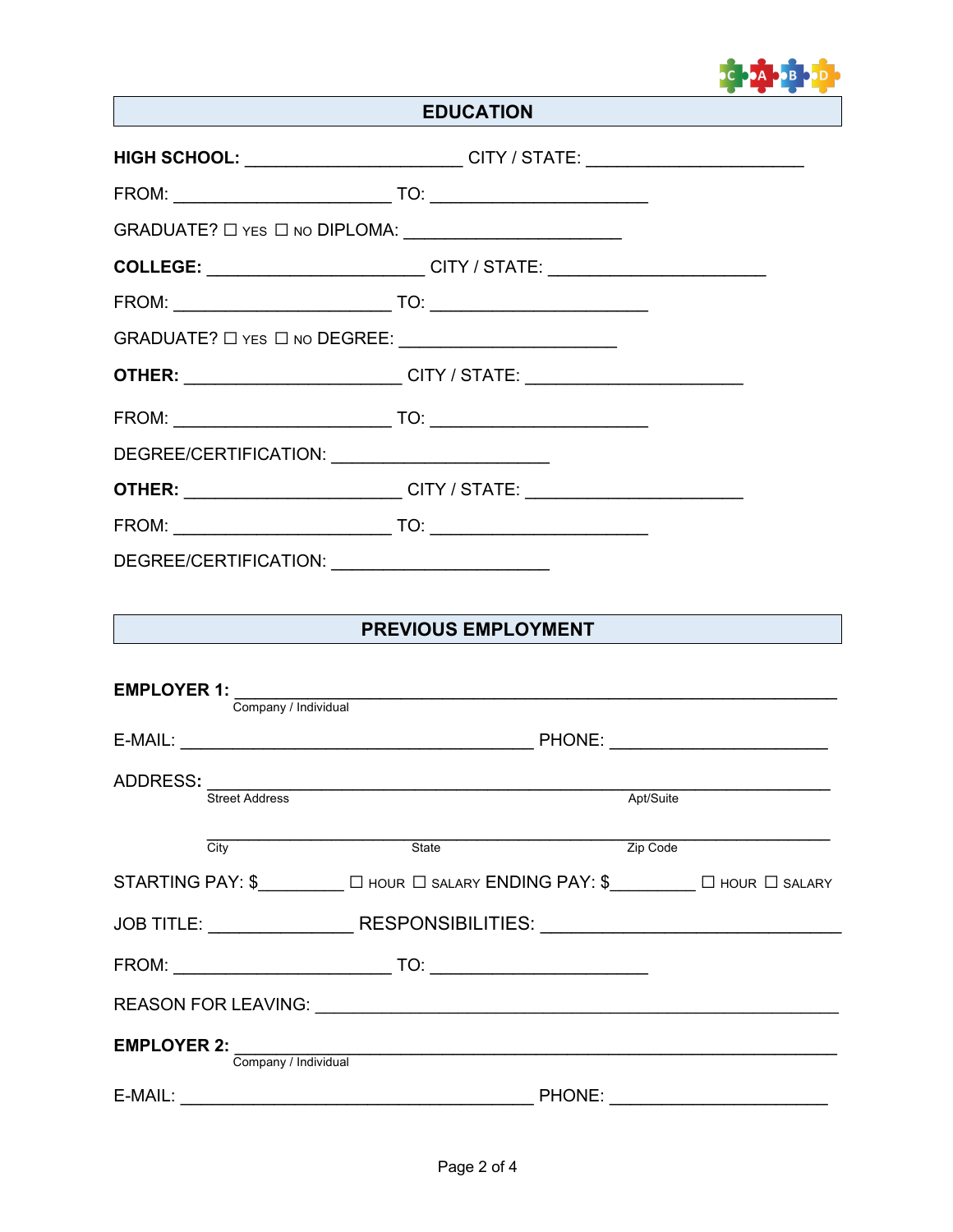

| ADDRESS:              |                                                                                                                                                                                                                                                                                                                                                                                                                                                                                                                                                       |               |  |
|-----------------------|-------------------------------------------------------------------------------------------------------------------------------------------------------------------------------------------------------------------------------------------------------------------------------------------------------------------------------------------------------------------------------------------------------------------------------------------------------------------------------------------------------------------------------------------------------|---------------|--|
| <b>Street Address</b> |                                                                                                                                                                                                                                                                                                                                                                                                                                                                                                                                                       | Apt/Suite     |  |
| City                  | State                                                                                                                                                                                                                                                                                                                                                                                                                                                                                                                                                 | Zip Code      |  |
|                       | STARTING PAY: \$__________ [ HOUR   SALARY ENDING PAY: \$________ [ HOUR   SALARY                                                                                                                                                                                                                                                                                                                                                                                                                                                                     |               |  |
|                       | JOB TITLE: __________________RESPONSIBILITIES: _________________________________                                                                                                                                                                                                                                                                                                                                                                                                                                                                      |               |  |
|                       |                                                                                                                                                                                                                                                                                                                                                                                                                                                                                                                                                       |               |  |
|                       |                                                                                                                                                                                                                                                                                                                                                                                                                                                                                                                                                       |               |  |
|                       | EMPLOYER 3: Company / Individual Company / Individual                                                                                                                                                                                                                                                                                                                                                                                                                                                                                                 |               |  |
|                       |                                                                                                                                                                                                                                                                                                                                                                                                                                                                                                                                                       |               |  |
| ADDRESS:              | <u> 1989 - Johann Stoff, amerikansk politiker (* 1908)</u>                                                                                                                                                                                                                                                                                                                                                                                                                                                                                            |               |  |
| <b>Street Address</b> |                                                                                                                                                                                                                                                                                                                                                                                                                                                                                                                                                       | Apt/Suite     |  |
| $\overline{City}$     | State                                                                                                                                                                                                                                                                                                                                                                                                                                                                                                                                                 | Zip Code      |  |
|                       | STARTING PAY: \$___________ O HOUR O SALARY ENDING PAY: \$_________ O HOUR O SALARY                                                                                                                                                                                                                                                                                                                                                                                                                                                                   |               |  |
|                       | JOB TITLE: ____________________RESPONSIBILITIES: _______________________________                                                                                                                                                                                                                                                                                                                                                                                                                                                                      |               |  |
|                       |                                                                                                                                                                                                                                                                                                                                                                                                                                                                                                                                                       |               |  |
|                       |                                                                                                                                                                                                                                                                                                                                                                                                                                                                                                                                                       |               |  |
|                       | <b>REFERENCES</b><br>(PROFESSIONAL ONLY)                                                                                                                                                                                                                                                                                                                                                                                                                                                                                                              |               |  |
|                       | $\textbf{FULL NAME: } \overbrace{\textsf{First}} \textcolor{red}{ \textbf{First}} \textcolor{red}{ \textbf{First}} \textcolor{red}{ \textbf{1} } \textcolor{red}{ \textbf{1} } \textcolor{red}{ \textbf{1} } \textcolor{red}{ \textbf{Test}} \textcolor{red}{ \textbf{1} } \textcolor{red}{ \textbf{1} } \textcolor{red}{ \textbf{1} } \textcolor{red}{ \textbf{1} } \textcolor{red}{ \textbf{1} } \textcolor{red}{ \textbf{1} } \textcolor{red}{ \textbf{1} } \textcolor{red}{ \textbf{1} } \textcolor{red}{ \textbf{1} } \textcolor{red}{ \textbf{$ |               |  |
|                       |                                                                                                                                                                                                                                                                                                                                                                                                                                                                                                                                                       |               |  |
|                       |                                                                                                                                                                                                                                                                                                                                                                                                                                                                                                                                                       |               |  |
|                       | $\textbf{FULL NAME:} \begin{tabular}{@{}c@{\hspace{1em}}l} \hline \textbf{FULL NAME:} \end{tabular} \begin{tabular}{@{}c@{\hspace{1em}}l} \hline \textbf{FULL NAME:} \end{tabular} \begin{tabular}{@{}c@{\hspace{1em}}l} \hline \textbf{NALL NAME:} \end{tabular} \begin{tabular}{@{}c@{\hspace{1em}}l} \hline \end{tabular} \end{tabular} \begin{tabular}{@{}c@{\hspace{1em}}l} \hline \end{tabular} \begin{tabular}{@{}c@{\hspace{1em}}l} \hline \end{tabular} \begin{tabular}{@{}c$                                                                |               |  |
|                       |                                                                                                                                                                                                                                                                                                                                                                                                                                                                                                                                                       |               |  |
|                       | E-MAIL: The contract of the contract of the contract of the contract of the contract of the contract of the contract of the contract of the contract of the contract of the contract of the contract of the contract of the co                                                                                                                                                                                                                                                                                                                        | <b>PHONE:</b> |  |